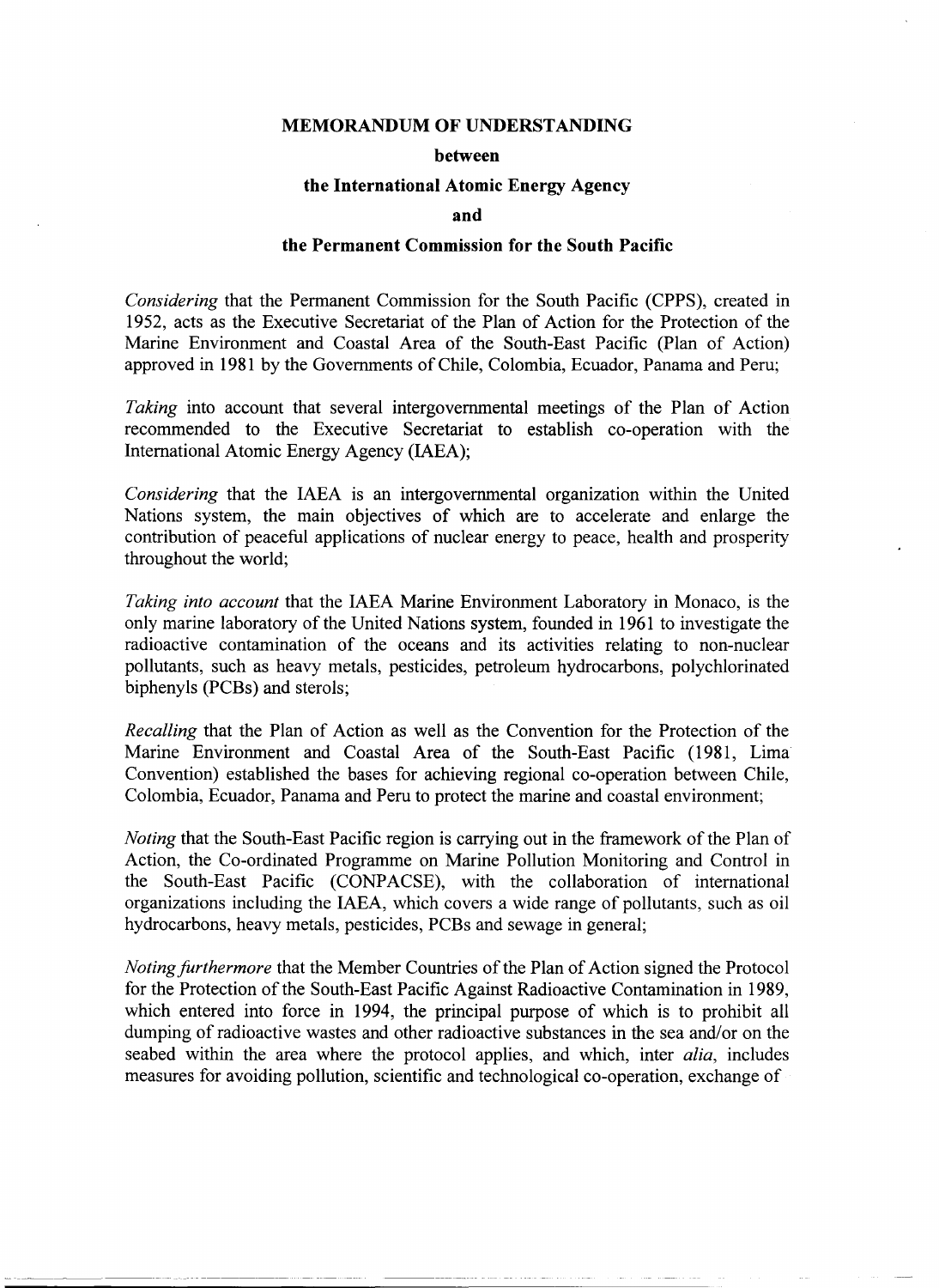information, monitoring programmes, co-operation in cases of emergencies, and training programmes;

*Recalling* the Agreement on Regional Co-operation in Combating Pollution of the South-East Pacific by Hydrocarbons or Other Harmful Substances in Cases of Emergency, the Supplementary Protocol to the Agreement on Regional Co-operation in Combating Pollution of the South-East Pacific by Hydrocarbons or Other Harmful Substances in Cases of Emergency, the Protocol for the Protection of the South-East Pacific against Pollution from Land-based Sources, the Protocol for the Conservation and Management of Protected Marine and Coastal Areas of the South-East Pacific, and the Protocol for the Protection of the South-East Pacific Against Radioactive Contamination;

*Recognizing* that the CPPS in its role of Executive Secretariat of the Plan of Action and the IAEA propose to co-operate in the strengthening of CONPACSE and the implementation of the Protocol for the Protection of the South-East Pacific Against Radioactive Contamination, have reached the following understandings:

# **l. Mutual Consultation**

- 1. The IAEA and the CPPS may consult, as needed, on policy issues and matters of common interest for the purpose of realizing their objectives and co-ordinating their respective activities.
- 2. When appropriate, consultations may be arranged at the required level between representatives of the IAEA and the CPPS to agree upon the most effective way to organize particular activities and to optimize the use of their resources in accordance with their respective mandates.

# **11. Exchange of Information**

- 3. Subject to paragraph five below, the IAEA and the CPPS will strengthen their efforts to make available to the other organization information relevant to marine pollution including, inter *alía,* the results of the research and monitoring programmes on marine pollution and information about the status of implementation of the Protocol.
- 4. The IAEA and the CPPS may exchange information in all the fields and projects that are of mutual interest and will review the information received with a view to promoting effective co-ordination.
- 5. However, nothing in this Memorandum of Understanding (MOU) will be construed as requiring either the IAEA or the CPPS to fumish such information as would, in the judgement of the organization possessing the information, constitute a violation of the confidence of any of its Members or of any third party from whom it has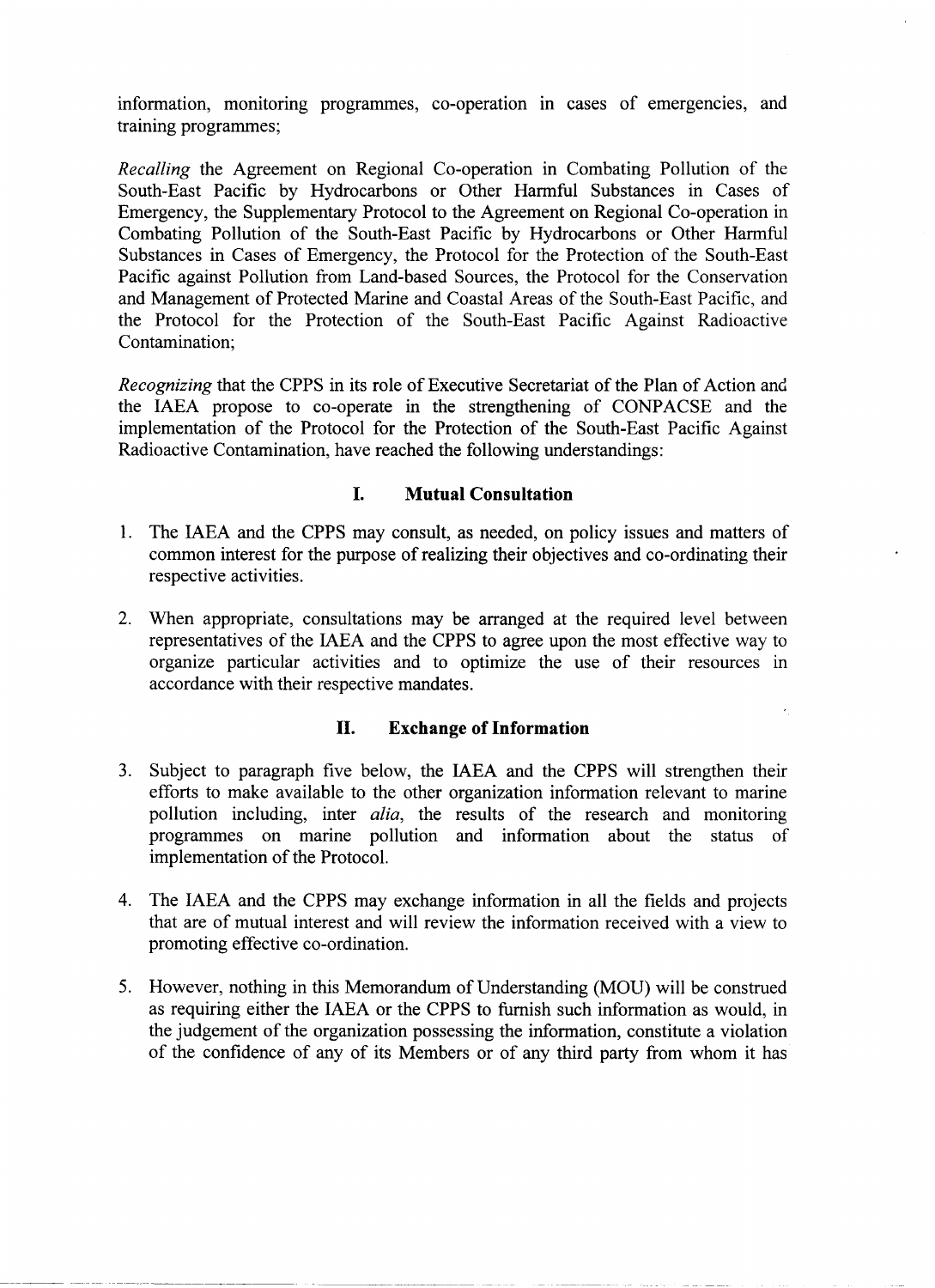received such information, or otherwise interfere with the orderly conduct of its operations.

### **III. Reciprocal Representation**

6. Appropriate arrangements may be made for reciprocal representation at the IAEA and the CPPS meetings convened under their respective auspices which consider matters in which the other party has an interest or technical competence.

### **IV. Co-ordination and Support of Activities**

- 7. The IAEA and the CPPS will, subject to the availability of funds, endeavour to support CONPACSE and the implementation of the Protocol by:
	- executing intercomparison exercises between CONPACSE's laboratories;
	- supplying certified reference materials to laboratories participating in CONPACSE, for a certain number of analyses, including oil hydrocarbons, heavy metals, pesticides, PCBs, etc;
	- supporting training programmes in analytical techniques to improve analytical performance, harmonize methods to obtain data and better quality assurance;
	- assisting in the Project design, sample collection and handling at the potential sources of pollution and sampling stations, analysis of contaminants, organization of quality assurance, interpretation of data and assessment of contamination;
	- co-operating in the implementation of the Protocol for the Protection of the South-East Pacific Against Radioactive Contamination including *inter alia:*
		- o co-ordinating the design and execution of the monitoring programme of radioactive contamination in the South-East Pacific.
		- o formulating and executing training programmes to maintain optimum efficiency in carrying out the regional co-operation activities.
		- o organizing and executing an emergency prograrnme to prevent any incident that may result from dumping of radioactive wastes and other radioactive substances.
	- jointly mobilizing funds for collaborative projects conceming the implementation of CONPACSE and the aforementioned Protocol through the presentation of such projects to the Global Environmental Facility.

# **V. General Provisions**

8. This MOU may be modified by mutual consent expressed in writing. Either Party may also revoke it by giving six month's notice to the other Party.